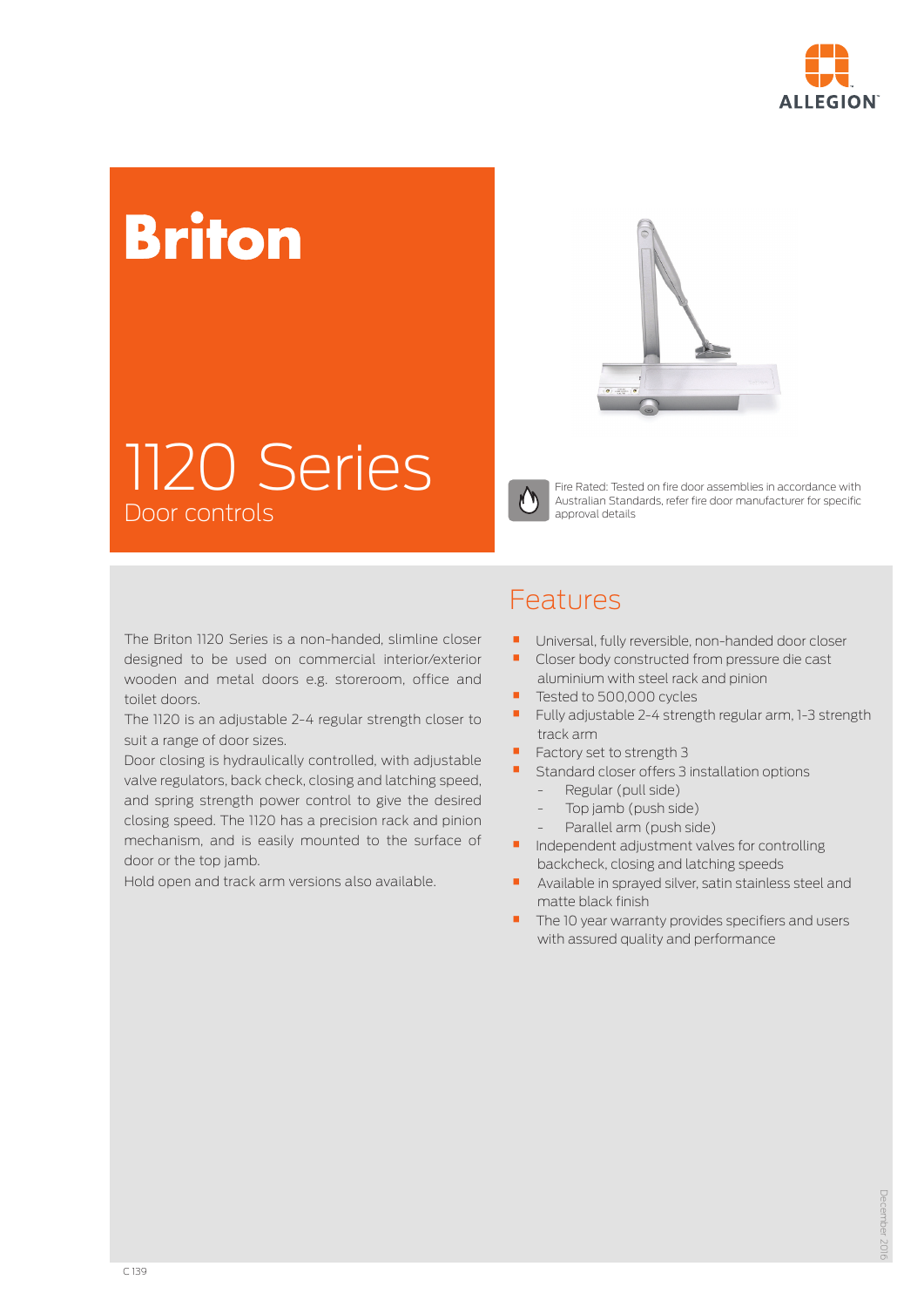

### Specification guide

| <b>Series</b>                       | <b>Function</b>                                                                        | <b>Finish</b>                              |
|-------------------------------------|----------------------------------------------------------------------------------------|--------------------------------------------|
| Briton 1120 regular closerBNT-1120B | Regular closer REG<br>Briton 1120 track arm closer  BNT-1120B-T   Hold open closer  HO | Satin stainless steelSSS<br>Matte black MB |
| <b>Series</b>                       |                                                                                        |                                            |

### **2. Function**

| 3. Finish |                 |
|-----------|-----------------|
|           | BNT-1120B-HO-SE |

Specifications

#### **Regular closer**





| Door type           | Timber or metal                                                                                                                                               |
|---------------------|---------------------------------------------------------------------------------------------------------------------------------------------------------------|
| Door size           | See chart on next page                                                                                                                                        |
| Applications        | Regular - pull side mount<br>Parallel arm - push side mount<br>Top jamb - push side mount                                                                     |
| Adjustment controls | Closing speed<br>Latching speed<br><b>Backcheck</b>                                                                                                           |
| Strength            | Regular - 2-4 adjustable<br>Track arm - 1-3 adjustable                                                                                                        |
| Options             | Hold open arm<br>Adaptor plate<br>Parallel arm drop plate                                                                                                     |
| Finish              | Sprayed silver<br>Satin stainless steel<br>Matte black (only available as a complete<br>unit including square metal cover, track and<br>arm, and all fixings) |
| Warranty            | 10 year mechanical and finish                                                                                                                                 |

#### **Track closer**

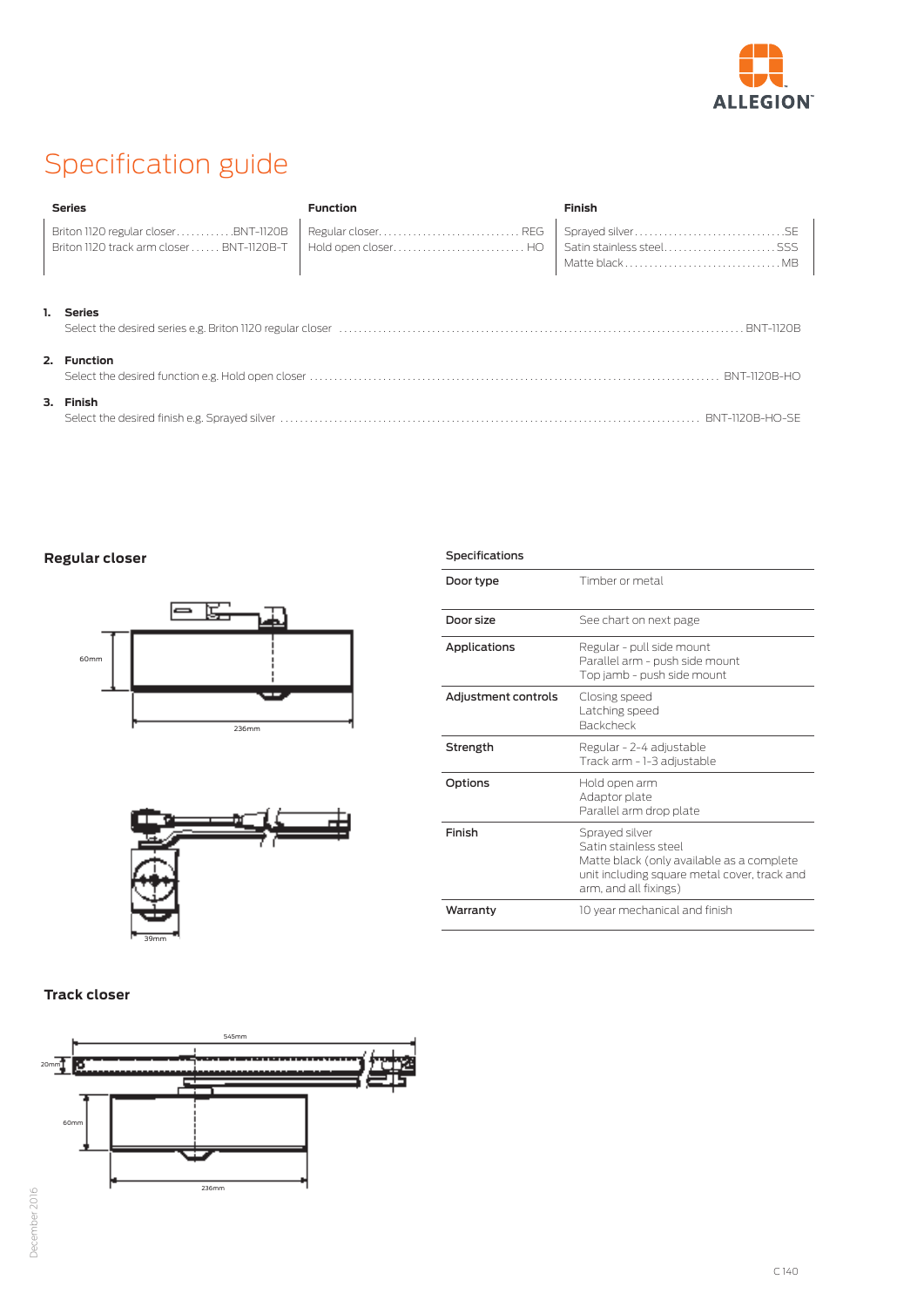

### Selection chart

| Strength 2-4 adjustable             | Maximum door leaf width | Door weight |
|-------------------------------------|-------------------------|-------------|
| Regular                             | $850$ mm - 1100mm       | 40-80kg     |
| Top jamb                            | $850$ mm - 1100mm       | 40-80kg     |
| Parallel arm                        | $850$ mm - 1100mm       | 40-80kg     |
| Track arm (strength 1-3 adjustable) | 750mm - 950mm           | 20-60kg     |

### Regulating controls

The Briton 1120 has independent regulators to control:

| Closing speed    | Adjustment to increase or decrease the speed at which the door closes. This allows the appropriate momentum<br>to close the door in a safe and secure manner. Closing speed adjustment operates from the maximum opening<br>to $15^\circ$                                                                                                                                                                                                                                                                                               |
|------------------|-----------------------------------------------------------------------------------------------------------------------------------------------------------------------------------------------------------------------------------------------------------------------------------------------------------------------------------------------------------------------------------------------------------------------------------------------------------------------------------------------------------------------------------------|
| Latching speed   | The latching speed allows the door to close quietly and firmly. It can be adjusted to increase or decrease<br>the speed at which the door finally closes. This assists the final stage of the closing cycle to help overcome<br>stubborn latch bolts or air pressure conditions. Alternatively the latching speed can be decreased to cushion the<br>door into the frame. The latching speed adjustment operates from 15 <sup>o</sup> to closing. A further option to increase<br>the latching power is to reverse the arm bracket shoe |
| <b>Backcheck</b> | Adjustable hydraulic backcheck provides a cushioning effect to prevent damage to the closer, door and frame<br>when the door is forcibly thrown open. The backcheck adjustment allows the level of resistance in the latter<br>stage of opening to be set at the level required. Backcheck is effective from 750. Backcheck is a requirement<br>for all fire rated closers                                                                                                                                                              |

### Functions

| Regular   | For applications where the door must fully close after each opening                                                                                                                                 |
|-----------|-----------------------------------------------------------------------------------------------------------------------------------------------------------------------------------------------------|
| Hold open | Suitable for doors where the door may need to be left in a hold open position. The hold open function can be<br>set to hold open at a single point. Hold open closers can not be used on fire doors |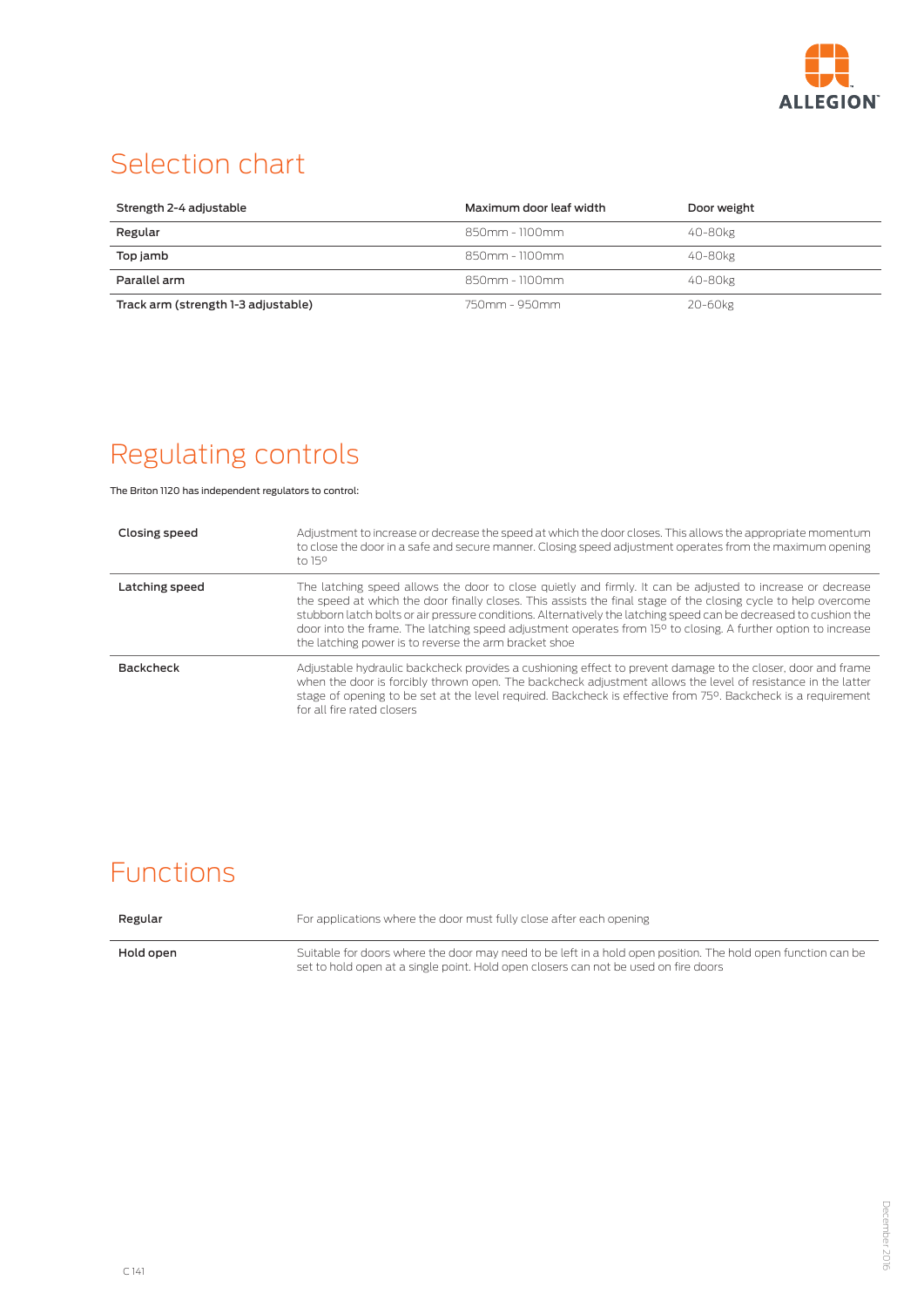

### Regular closer mounting details

#### **Regular**

Closer is fixed to the pull (hinge) side of door



#### **Top jamb**

Closer is fixed to top jamb on push (opposite to hinge) side of door



#### **Parallel arm**

Closer is fixed to the push (opposite to hinge) side of the door

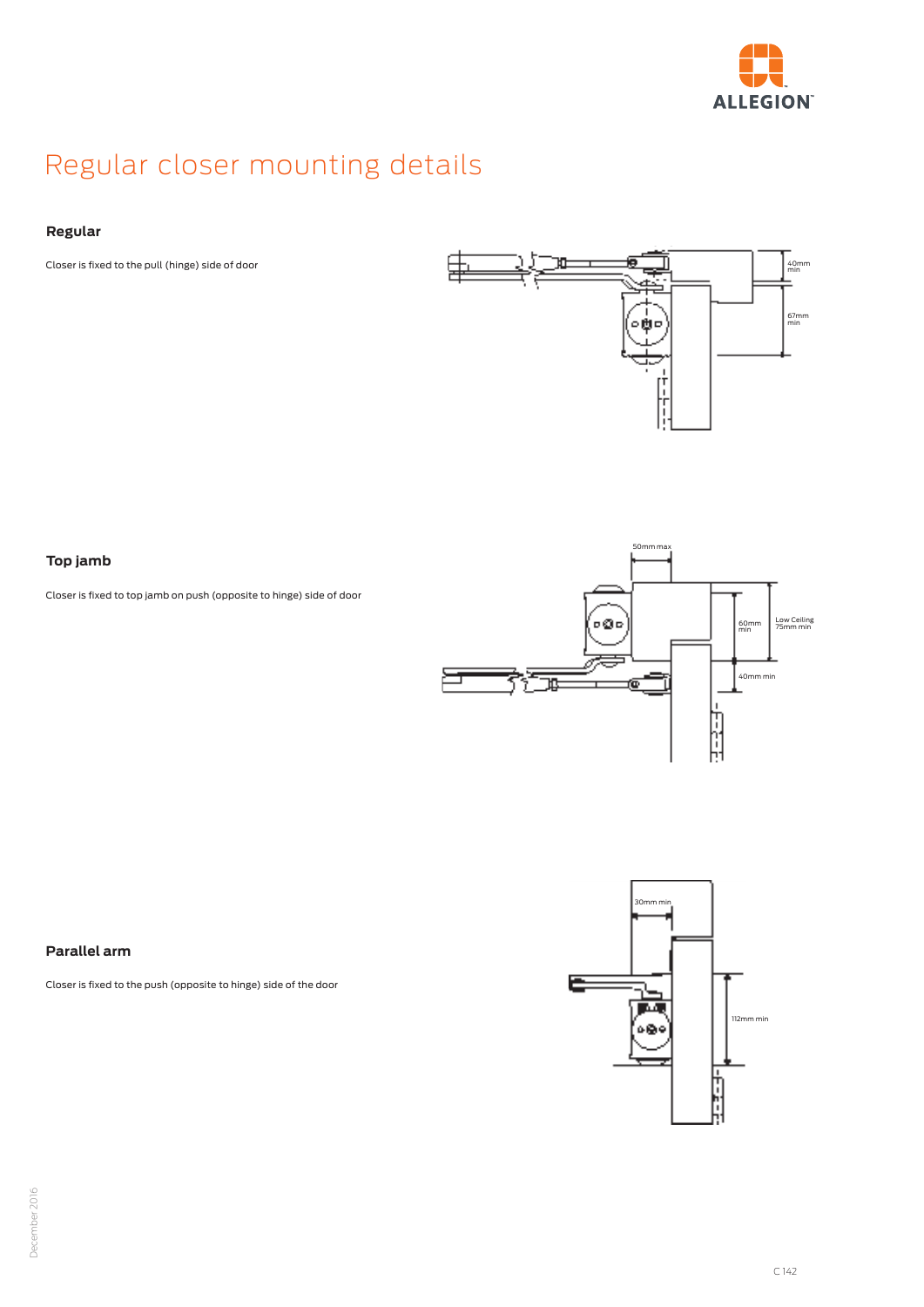

### Track closer mounting details

#### **Top jamb**

Closer is fixed to the top jamb on the pull (hinge) side of door



#### **Pull side**

Closer is fixed to the pull (hinge) side of door